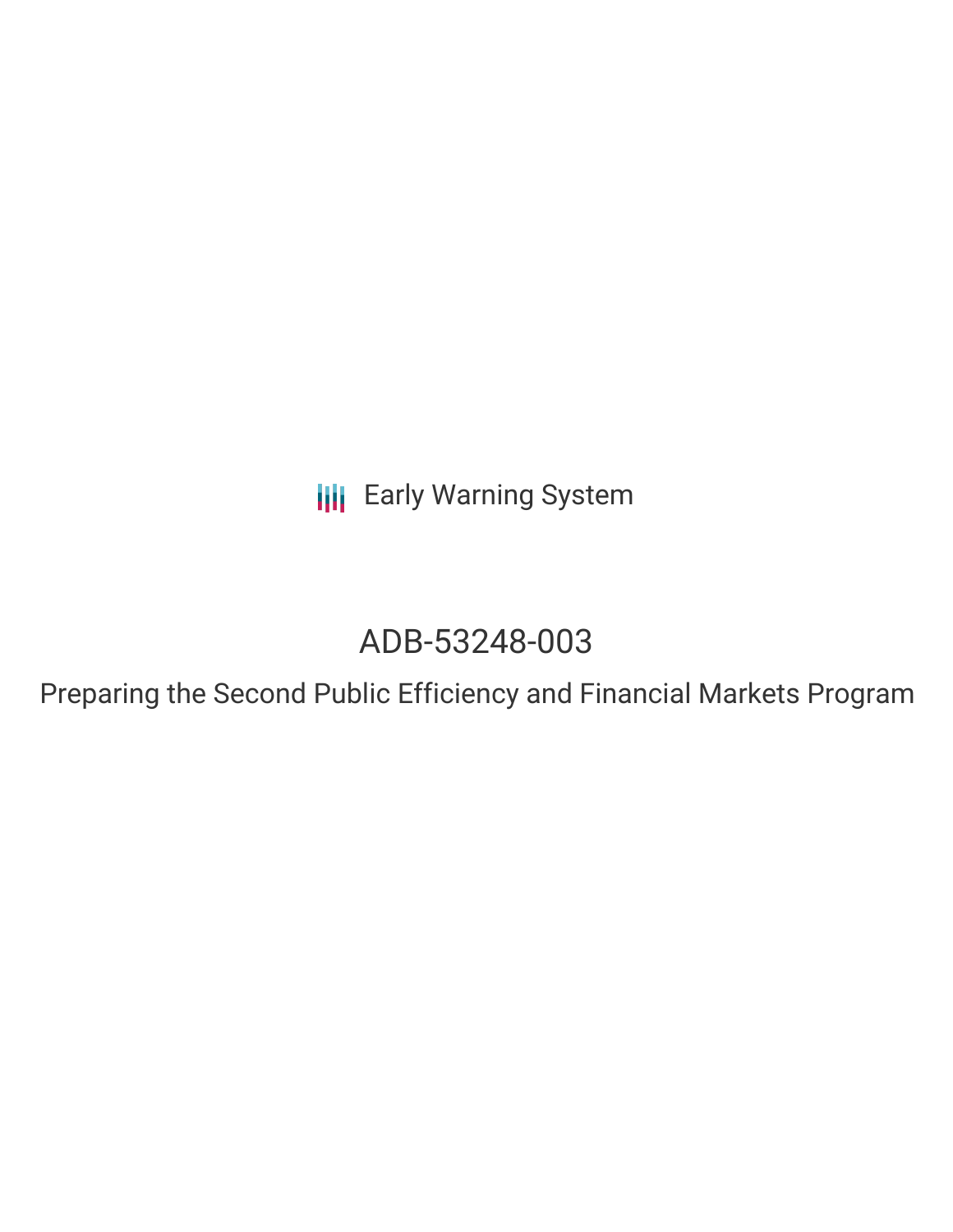

#### **Quick Facts**

| <b>Countries</b>               | Armenia                                            |
|--------------------------------|----------------------------------------------------|
| <b>Financial Institutions</b>  | Asian Development Bank (ADB)                       |
| <b>Status</b>                  | Active                                             |
| <b>Bank Risk Rating</b>        |                                                    |
| <b>Voting Date</b>             | 2019-09-24                                         |
| <b>Sectors</b>                 | Finance, Law and Government, Technical Cooperation |
| <b>Investment Type(s)</b>      | Grant                                              |
| <b>Investment Amount (USD)</b> | $$0.75$ million                                    |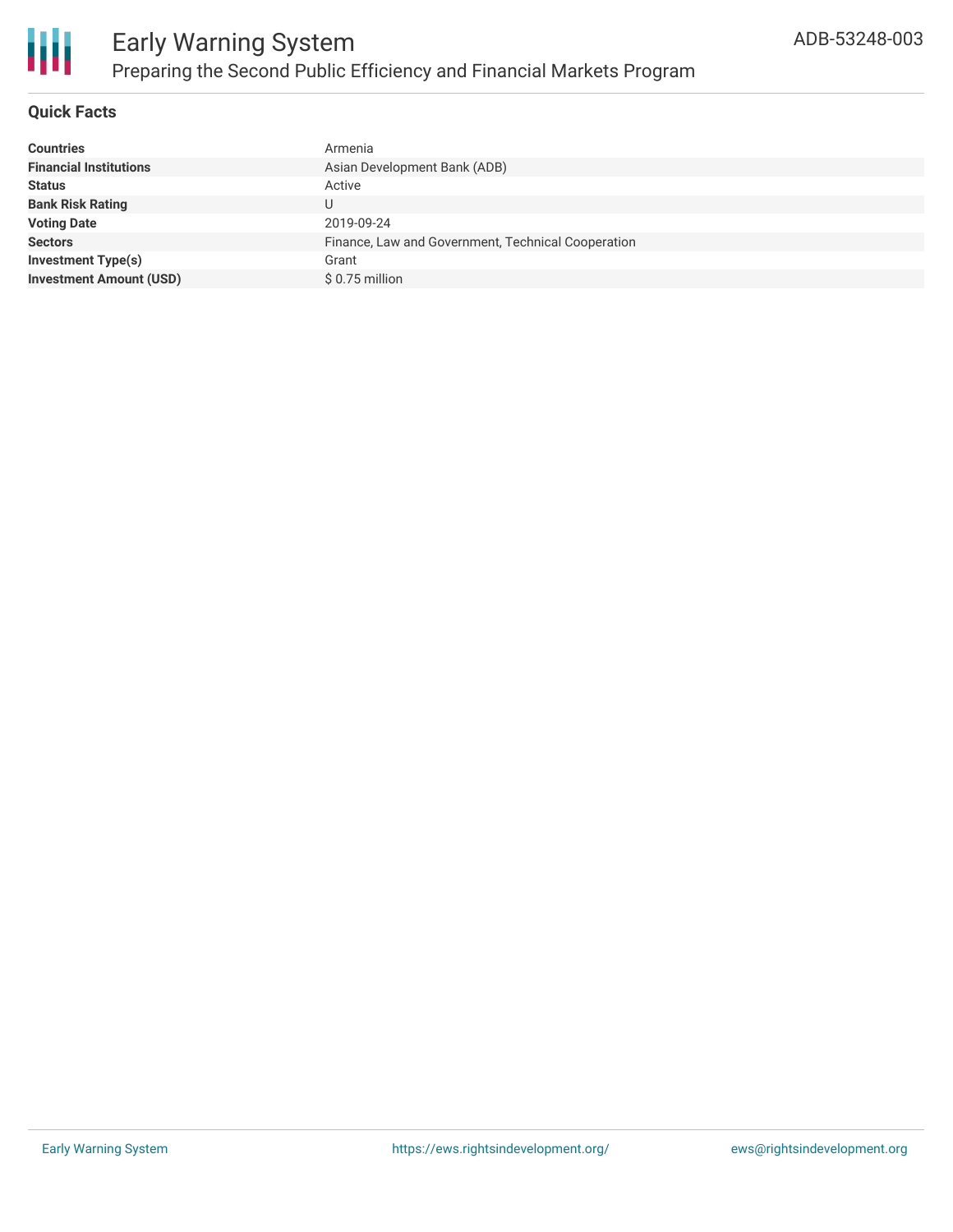

#### **Project Description**

No project description available at time of writing.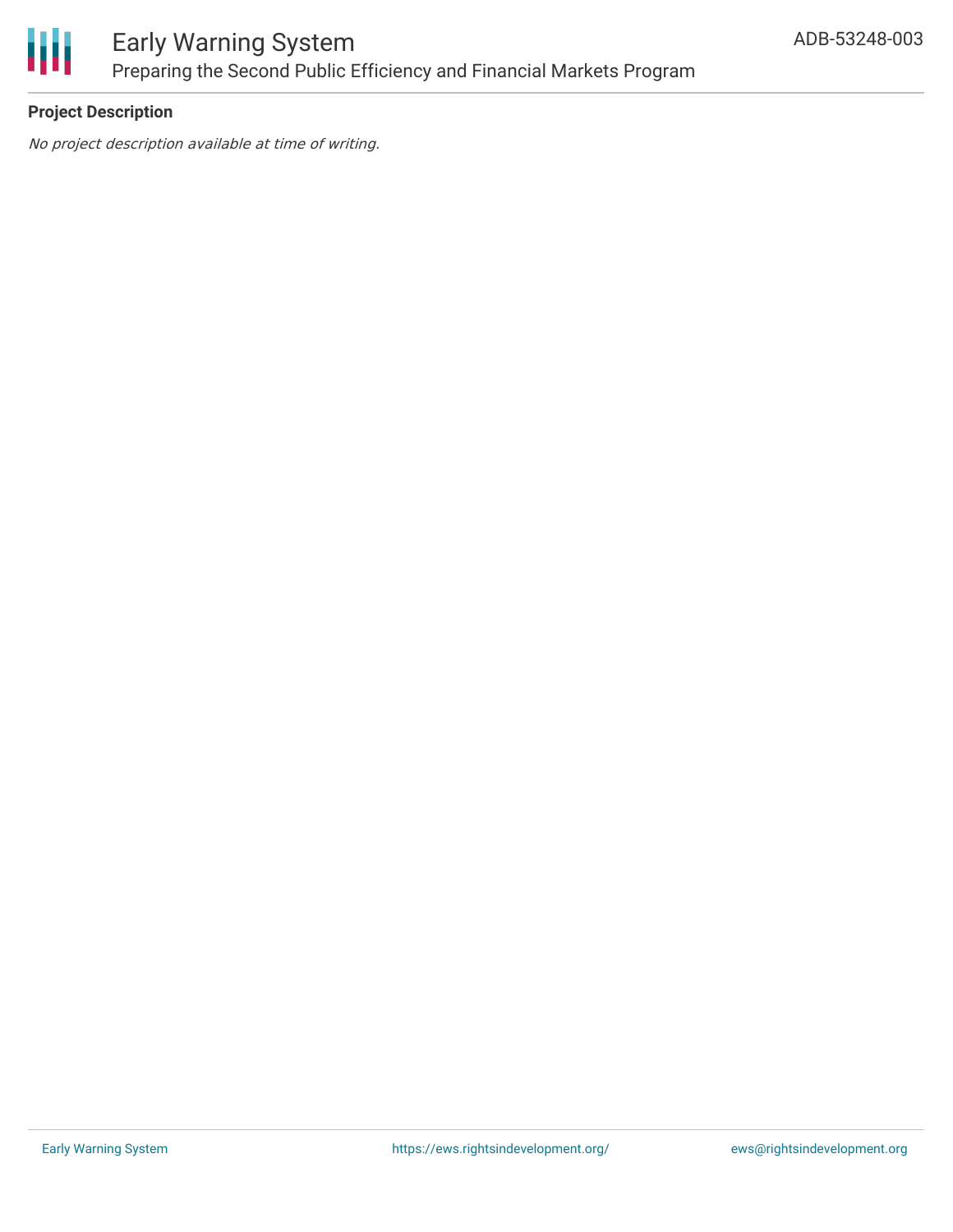

#### **Investment Description**

Asian Development Bank (ADB)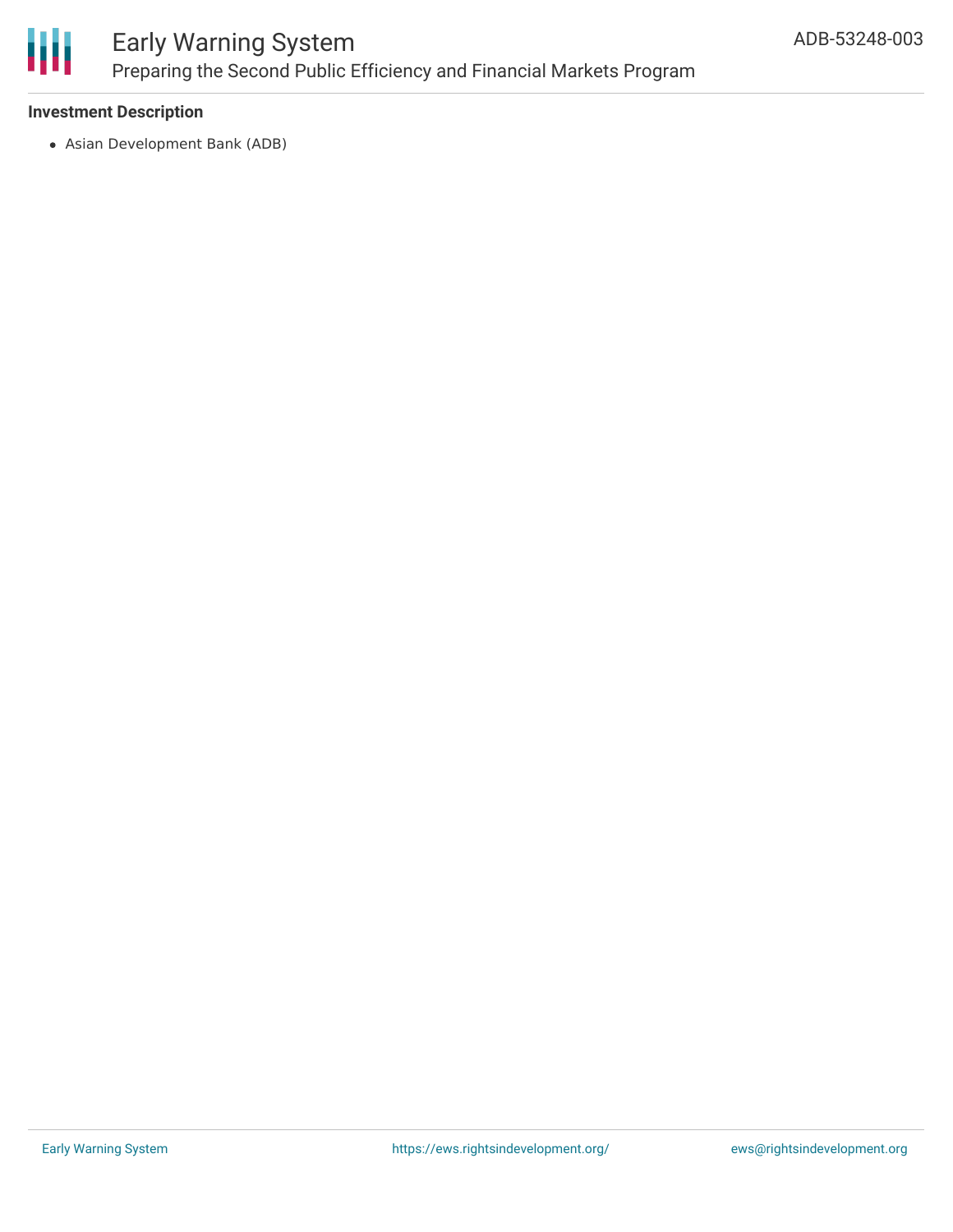

#### **Contact Information**

No contact information available at time of writing.

#### **ACCOUNTABILITY MECHANISM OF ADB**

The Accountability Mechanism is an independent complaint mechanism and fact-finding body for people who believe they are likely to be, or have been, adversely affected by an Asian Development Bank-financed project. If you submit a complaint to the Accountability Mechanism, they may investigate to assess whether the Asian Development Bank is following its own policies and procedures for preventing harm to people or the environment. You can learn more about the Accountability Mechanism and how to file a complaint at: http://www.adb.org/site/accountability-mechanism/main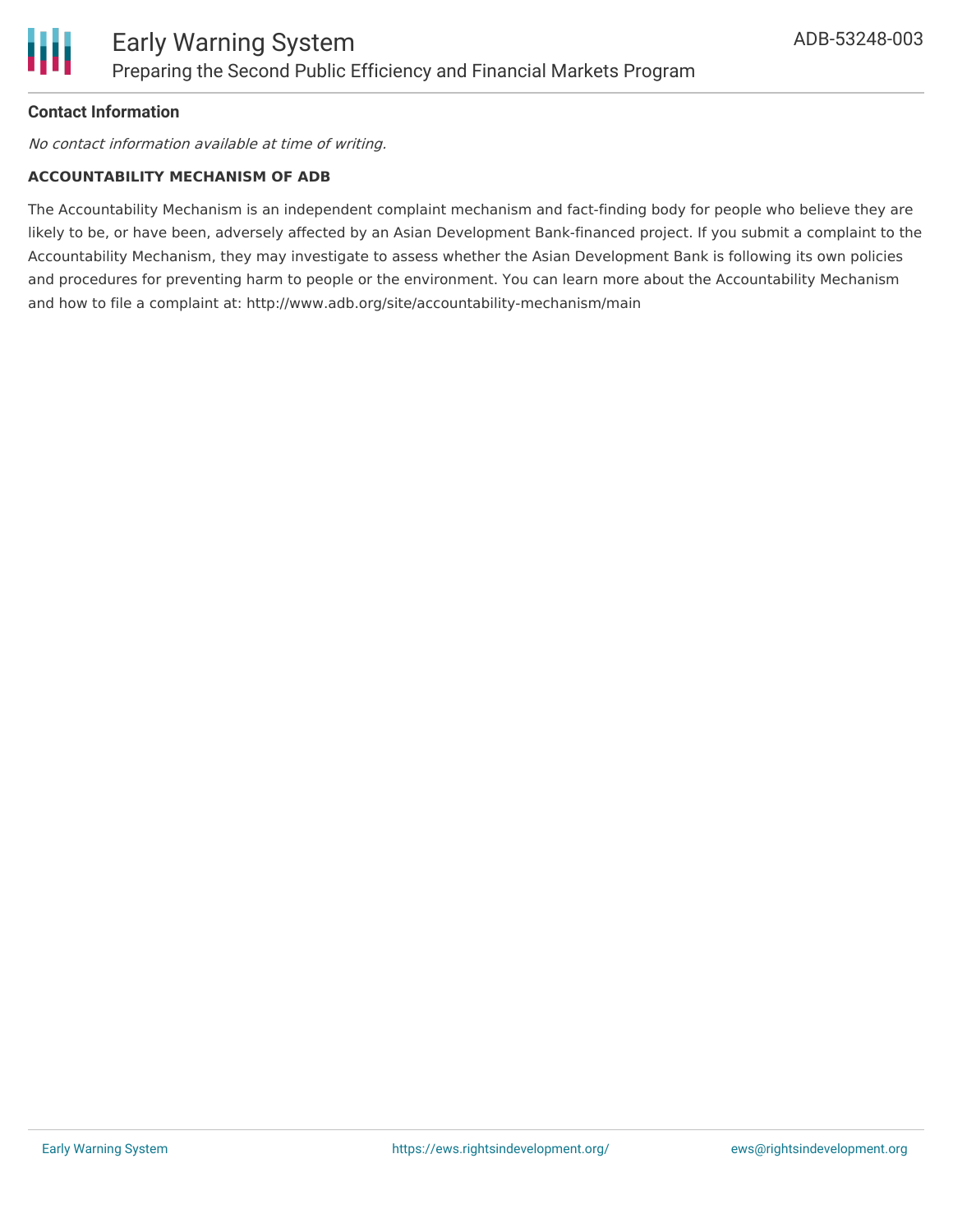

#### **Bank Documents**

- Preparing the Second Public Efficiency and Financial Markets Program: Technical [Assistance](https://ewsdata.rightsindevelopment.org/files/documents/03/ADB-53248-003_bAZHyF7.pdf) Report [\[Original](https://www.adb.org/sites/default/files/project-documents/53248/53248-003-tar-en.pdf) Source]
- Project [Disclosure](https://ewsdata.rightsindevelopment.org/files/documents/03/ADB-53248-003.pdf) PDF [\[Original](https://www.adb.org/printpdf/projects/53248-003/main) Source]
- Terms of Reference for [Consultants](https://ewsdata.rightsindevelopment.org/files/documents/03/ADB-53248-003_0LQRN5v.pdf) [\[Original](https://www.adb.org/sites/default/files/linked-documents/53248-003-sd-01.pdf) Source]